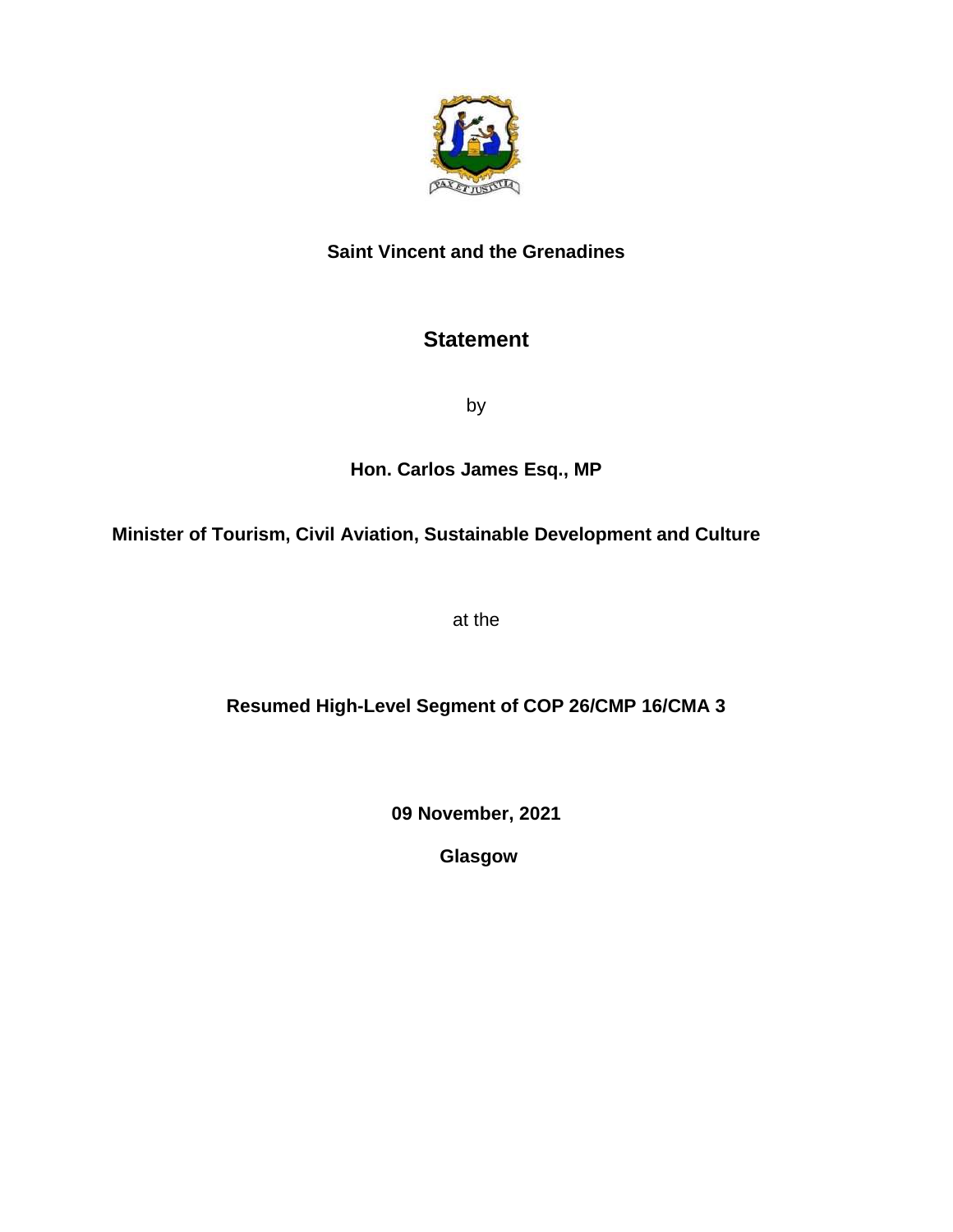Mr. President;

Excellencies and distinguished colleagues;

I am honoured to deliver this statement on behalf of St. Vincent and the Grenadines, an archipelagic Caribbean small island developing state, with lush green forests, beautiful white sand beaches and a small, industrious population of just over one hundred thousand.

This past year has been the most challenging period in Saint Vincent and the Grenadines' post-colonial history. We continue to grapple with the challenges precipitated by the COVID-19 pandemic, the devastation caused by the eruption of the La Soufriere Volcano, and severe floods and landslides due to more extreme weather phenomena. These challenges underscore our intrinsic vulnerabilities and threaten our very existence.

Mr. President, the most pertinent questions for our people are the following:

- How long will aspirational declarations and diplomatic maneuvering delay the concrete actions required to ensure our planet remains below the 1.5 degree target?
- Will developed countries acknowledge that insufficient funding for adaptation measures results in catastrophic loss and damage to SIDS?
- Will G20 countries, responsible for nearly 80% of carbon emissions, honour their commitment to develop and implement ambitious NDCs to reduce global emissions?

St. Vincent and the Grenadines therefore calls for URGENT action to avert this climate crisis.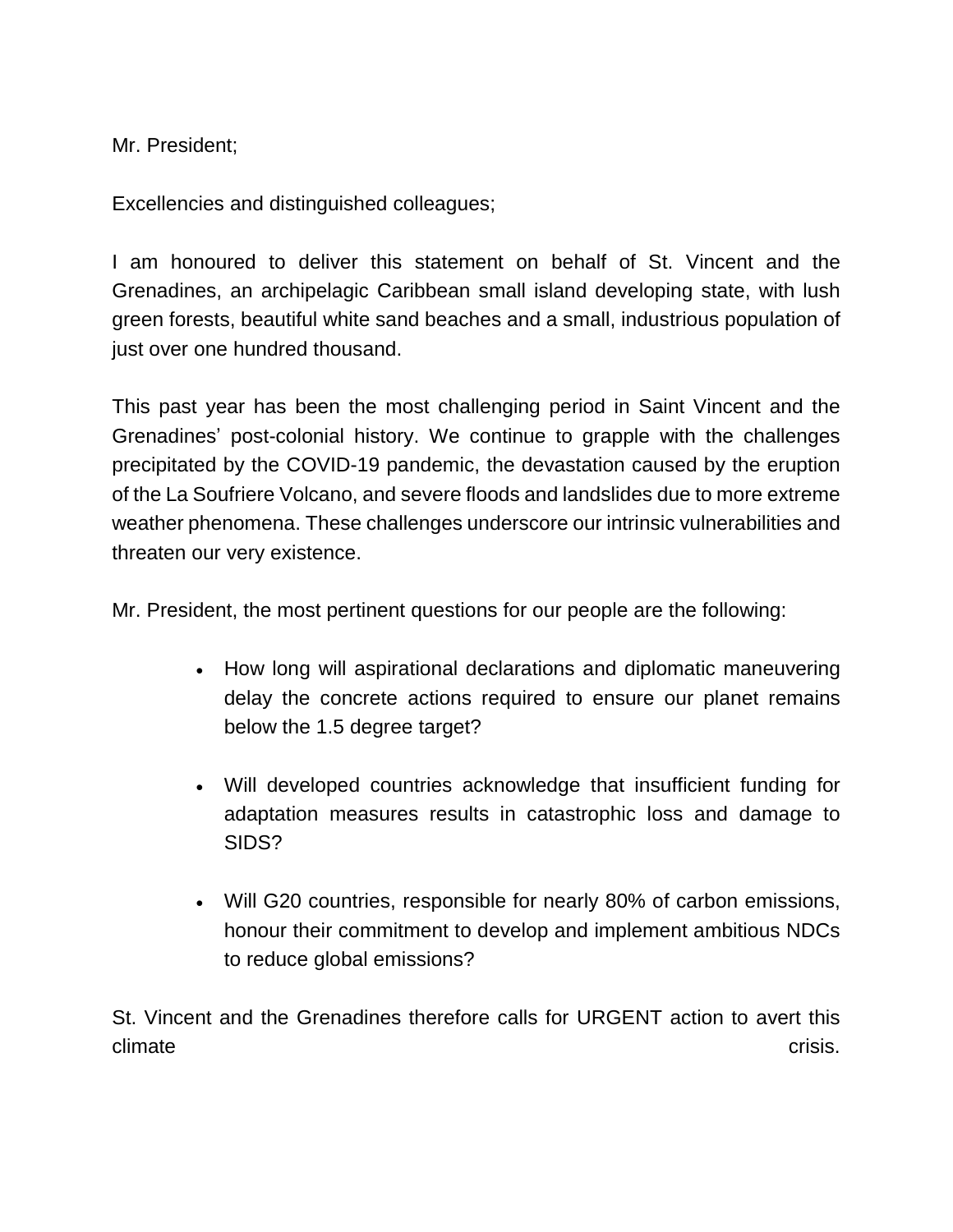The **UNFCCC Synthesis Report** clearly indicates that current NDCs are woefully inadequate. They will **NOT** bridge the gap between existing commitments and the 1.5 C pathway. We **MUST** accelerate the reduction of greenhouse gas emissions in **this DECISIVE DECADE,** to achieve net zero by 2050.

The failure to take the necessary steps required to avert this Climate crisis is not only morally wrong but is intellectually dishonest. We **strongly condemn** the **reckless endangerment** of the 72 million people living in Small Island Developing States. To compromise on the required targets and measures is a **death sentence** for our people.

At the national level, St Vincent and the Grenadines has prioritized adaptation and mitigation actions. My country continues to do its part on the local front in our global fight against climate change including, inter alia, ongoing work on hydropower plants, a solar farm at the international airport and increasing the resilience of our water infrastructure as an archipelagic state.

Further, on the international level, we seek for comprehensive solutions as a nonpermanent member of the UN Security Council.

With all our best efforts however, we cannot do it alone. New and additional finance, technology transfer and capacity building support are required to ensure we can fully implement the Paris Agreement.

We therefore welcome the efforts of those developed countries that signaled their intention to scale up finance pledges, and we urge others to **move swiftly** to deliver on the outstanding \$100 billion per annum commitment.

We call for **definitive progress** on tracking the delivery of these promised funds, as well as the establishment of a New Collective Quantified Goal on climate finance by 2023.

Additionally, ensuring access to grant- based funding for mitigation and, particularly, adaptation actions in small island developing states is critically important.